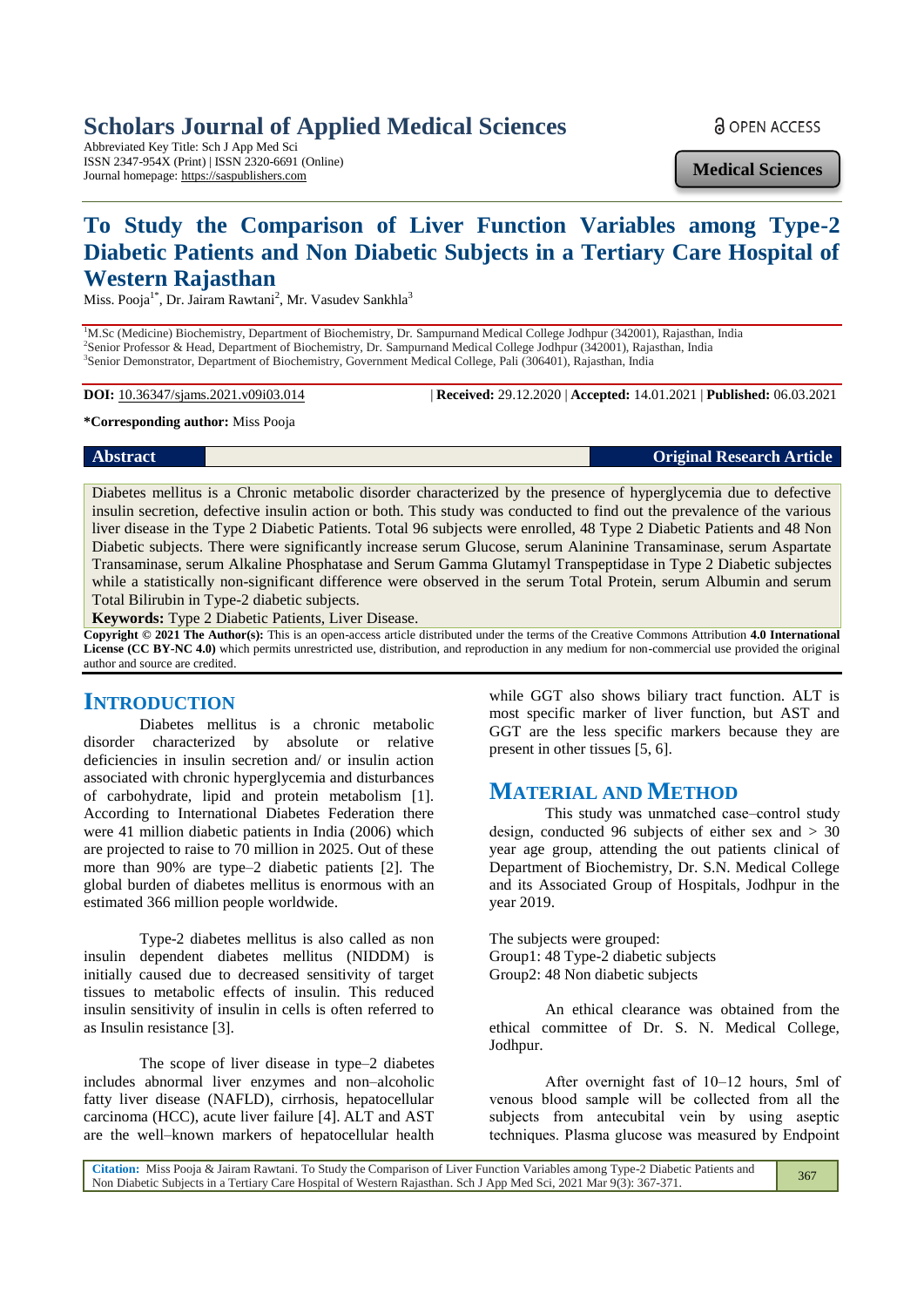Enzymatic Glucose oxidase and peroxidase [GOD– POD] method. Serum Total Protein was measured by Biuret method. Serum Albumin was measured by Bromocresol Green method. Serum Total Bilirubin was measured by Diazo method. Serum Alanine Transaminase, Aspartate Transaminase and Alkaline Phosphatase were measured by (IFFC) International Federation of Clinical Chemistry. Serum Gamma Glutamyl Transpeptidase was measured by (GLUPA-C) L- γ -Glutamyl-3-carboxy-p-nitroanilide.

#### **STATISTICAL ANALYSIS**

The data assembled for different biochemical parameters were subjected to suitable statistical analysis to compute central tendencies (mean) and accompanying measures of variability statistics (standard deviation) for all the groups. The magnitude of inter group differences for each of the parameters was quantified by using student's compute 't' test values (Student's 't' test). On the basis of t-values,'p' values (probability) were determined to find out

Miss Pooja *et al*; Sch J App Med Sci, Mar, 2021; 9(3): 367-371

significance of variance between the mean values of individual parameters among the groups of subjects studied [7].

## **RESULT**

The present study was conducted on 98 subjects of either sex and different age groups (31-70), comprising of 48 Type-2 diabetic subjects (24 male and 24 female) and 48 non diabetic subjects (24 male and 24 female).

Among the biochemical parameters mean fasting plasma Glucose, Serum Alanine Transaminase, Serum Aspartate Transaminase, Serum Alkaline Phosphatase and Serum Gamma Glutamyl Transpeptidase level of Type 2 Diabetic Patients were significantaly higher as compared to Non Diabetic Subjects, while Serum Total Protein, Serum Albumin, Serum Total Bilirubin level of Type 2 Diabetic Patients were non significant as compared to Non Diabetic Subjects as showen in Table 1 and 2.

|                                    | <b>Group Studied</b>         | <b>Male</b>        | Female             | <b>Total</b>      |
|------------------------------------|------------------------------|--------------------|--------------------|-------------------|
| <b>Fasting Plasma Glucose</b>      | Non Diabetic Subjects(48)    | 93.83±10.89        | $91.16 \pm 11.54$  | $92.50 \pm 11.15$ |
| $(mg/dl)$ (Mean $\pm$ S.D.)        |                              | $(79-111)$         | $(77-112)$         | $(77-112)$        |
|                                    | Type-2 Diabetic Patients(48) | $201.62 \pm 38.36$ | 192.16±35.66       | 196.9±36.95       |
|                                    |                              | $(140-278)$        | $(135-256)$        | $(135-278)$       |
| <b>Total Protein Level (gm/dl)</b> | Non Diabetic Subjects(48)    | $7.06 \pm 0.34$    | $6.96 \pm 0.42$    | $7.01 \pm 0.38$   |
| $(Mean \pm S.D.)$                  |                              | $(6.4 - 7.7)$      | $(5.9 - 7.47)$     | $(5.9 - 7.47)$    |
|                                    | Type-2 Diabetic Patients(48) | $6.94 \pm 0.45$    | $6.83 \pm 0.40$    | $6.88 \pm 0.42$   |
|                                    |                              | $(5.9 - 7.5)$      | $(5.8 - 7.2)$      | $(5.8 - 7.5)$     |
| <b>Serum Albumin Level</b>         | Non Diabetic Subjects(48)    | $4.49 \pm 0.35$    | $4.46 \pm 0.32$    | 4.4 $7\pm0.33$    |
| (gm/dl)                            |                              | $(3.9-5)$          | $(3.8-4.9)$        | $(3.8-5)$         |
| $(Mean \pm S.D.)$                  | Type-2 Diabetic Patients(48) | $4.43 \pm 0.31$    | $4.37 \pm 0.37$    | $4.40 \pm 0.34$   |
|                                    |                              | $(4-4.92)$         | $(3.8-4.9)$        | $(3.8-4.92)$      |
| <b>Serum Total Bilirubin</b>       | Non Diabetic Subjects(48)    | $0.64 \pm 0.20$    | $0.61 \pm 0.18$    | $0.63 \pm 0.19$   |
| Level (mg/dl)                      |                              | $(0.29 - 0.95)$    | $(0.23 - 0.88)$    | $(0.23 - 0.95)$   |
| $(Mean \pm S.D.)$                  | Type-2 Diabetic Patients(48) | $0.66 \pm 0.20$    | $0.62 \pm 0.18$    | $0.64 \pm 0.19$   |
|                                    |                              | $(0.20 - 0.99)$    | $(0.37 - 0.98)$    | $(0.20 - 0.99)$   |
| Serum ALT Level (U/L)              | Non Diabetic Subjects(48)    | 21.75±6.89         | $20.87 + 6.82$     | $21.31 \pm 6.80$  |
| $(Mean \pm S.D.)$                  |                              | $(8-36)$           | $(11-33)$          | $(8-36)$          |
|                                    | Type-2 Diabetic Patients(48) | $38.20 \pm 5.81$   | $36.20 \pm 5.27$   | $37.20 \pm 5.58$  |
|                                    |                              | $(23-44)$          | $(23-42)$          | $(23-44)$         |
| Serum AST Level (U/L)              | Non Diabetic Subjects(48)    | $28.29 \pm 7.80$   | $25.41 \pm 6.94$   | $26.85 \pm 7.61$  |
| $(Mean \pm S.D.)$                  |                              | $(12-38)$          | $(15-38)$          | $(12-38)$         |
|                                    | Type-2 Diabetic Patients(48) | 35.87±4.54         | $36.87 \pm 3.69$   | $36.37 \pm 4.12$  |
|                                    |                              | $(27-42)$          | $(29-41)$          | $(27-42)$         |
| Serum ALP Level (U/L)              | Non Diabetic Subjects(48)    | 99.37±26.05        | 83.45±22.74        | 91.41±25.49       |
| $(Mean \pm S.D.)$                  |                              | $(63-142)$         | $(56-142)$         | $(56-142)$        |
|                                    | Type-2 Diabetic Patients(48) | 139.33±27.06       | $147.25 \pm 23.10$ | 143.29±25.21      |
|                                    |                              | $(75-165)$         | $(86-167)$         | $(75-167)$        |
| Serum GGT Level (U/L)              | Non Diabetic Subjects(48)    | $21.75 \pm 7.31$   | $18.83 \pm 5.00$   | $20.29 \pm 6.37$  |
| $(Mean \pm S.D.)$                  |                              | $(11-34)$          | $(11-28)$          | $(11-34)$         |
|                                    | Type-2 Diabetic Patients(48) | $37.45 \pm 2.04$   | $27.91 \pm 2.33$   | $32.68 \pm 5.28$  |
|                                    |                              | $(34-40)$          | $(24-30)$          | $(24-40)$         |

**Table-1: Mean Fasting Plasma Glucose and Liver Function Test of the subjects studied**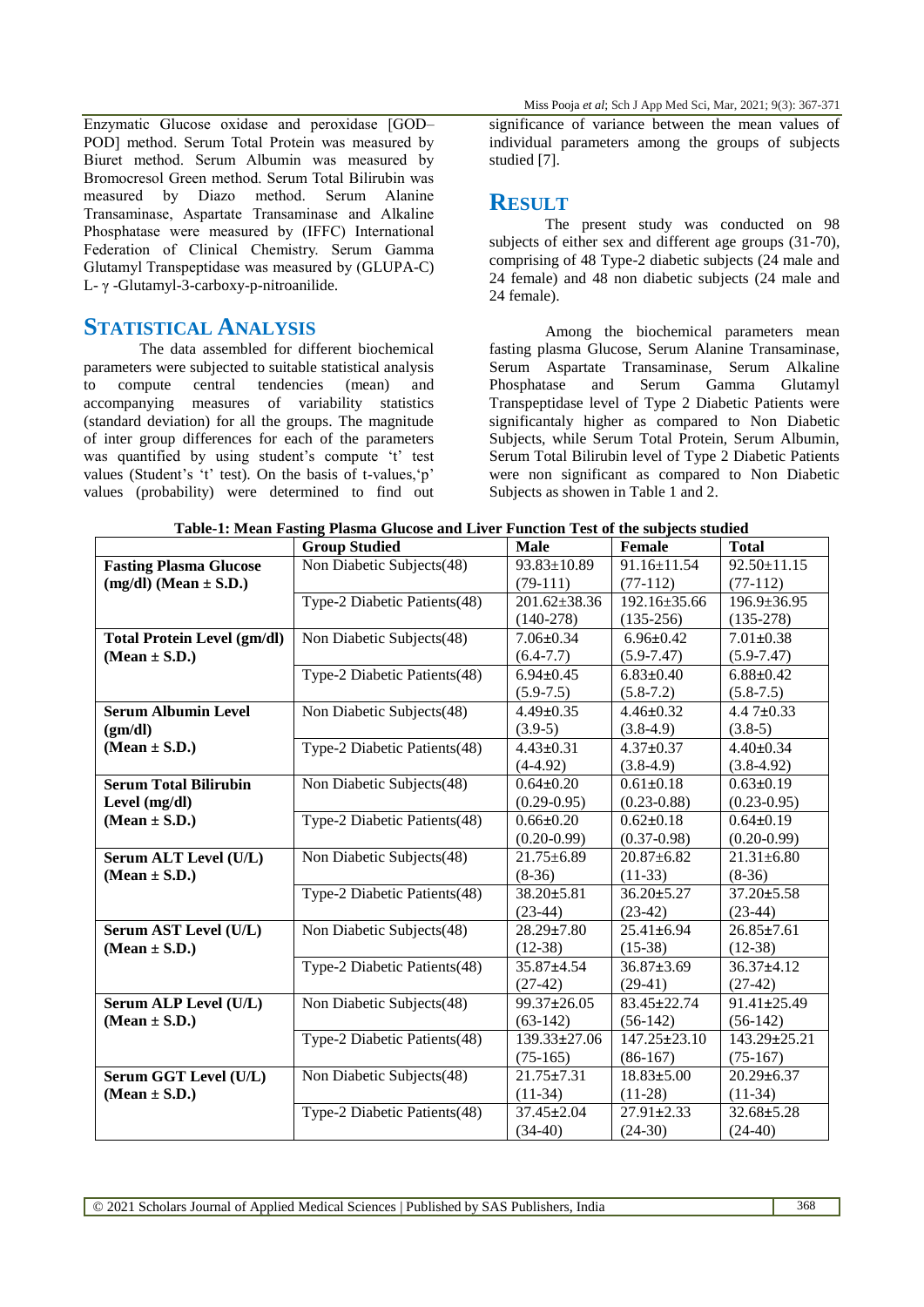#### **Table-2: Statistical analysis of Fasting Plasma Glucose and Liver Function Test Level among the groups studied**

| Group studied                       | Non Diabetic subjects v/s Type 2 Diabetic Patients |          |
|-------------------------------------|----------------------------------------------------|----------|
|                                     | t-value                                            | p-value  |
| <b>Fasting Plasma Glucose</b>       | 18.7346                                            | < 0.0001 |
|                                     |                                                    | (HS)     |
| Serum Total Protien                 | 1.590                                              | 0.115    |
|                                     |                                                    | (NS)     |
| Serum Albumin                       | 1.023                                              | 0.308    |
|                                     |                                                    | (NS)     |
| Serum Total Bilirubin               | 0.257                                              | 0.7971   |
|                                     |                                                    | (NS)     |
| Serum Alanine Transaminase          | 12.5153                                            | < 0.0001 |
|                                     |                                                    | (HS)     |
| Serum Aspartate Transaminase        | 7.62177                                            | < 0.0001 |
|                                     |                                                    | (HS)     |
| Serum Alkaline Phosphatase          | 10.0258                                            | < 0.0001 |
|                                     |                                                    | (HS)     |
| Serum Gamma Glutamyl Transpeptidase | 10.375                                             | < 0.0001 |
|                                     |                                                    | (HS)     |

HS-Highly Significant, NS- Non Significant



**Fig-1: Mean Plasma Glucose Fasting (mg/dl) of Subjects Studied**



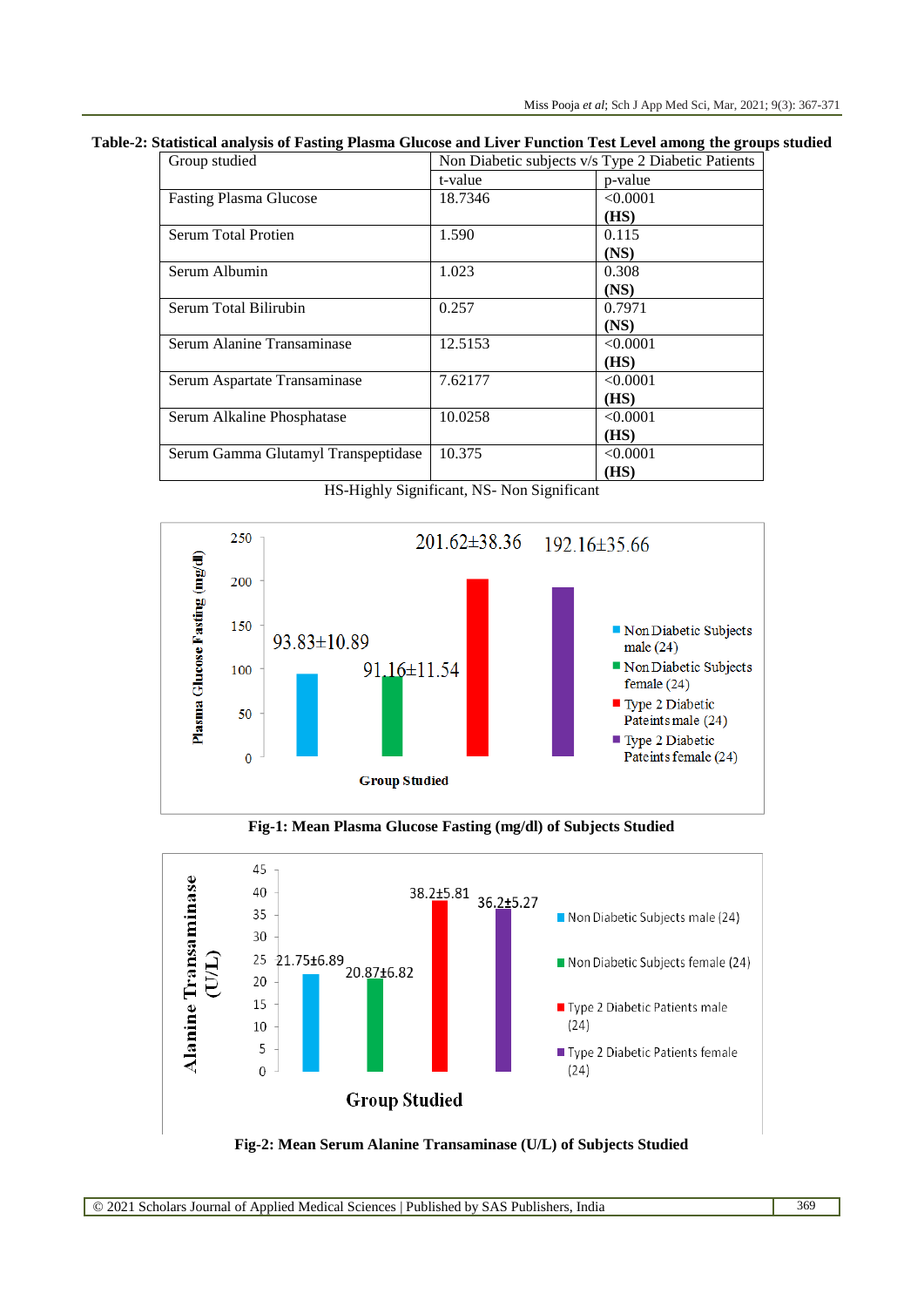





**Fig-4: Mean Serum Alkalin phosphatase (U/L) of Subjects Studied**



**Fig-5: Mean Serum Gamma Glutamyl Transpeptidase (U/L) of Subjects Studied**

#### **DISCUSSION**

Diabetes mellitus is often simply considered as a syndrome of disordered metabolism with abnormally high blood glucose levels (hyperglycemia). Besides the microvascular and macrovascular complications in DM a compromised immune state is also a condition that increases the susceptibility of a diabetic patient to different infections.

Liver dysfunction associated with elevated liver enzymes is frequently encountered in type 2 diabetes mellitus. Chronic liver disease is an important cause of death in type 2 diabetes patients.

In our study, a statistically highly significant elevated fasting glucose plasma level was observed in Type-2 diabetic subjects (t =18.7346, p<0.0001) when results were compared with non diabetic subjects (Table-2). Our study similar with Keshab Raj Joshi and Harno K et al., [8, 9] found that the fasting blood

glucose levels was found to be significantly  $(p<0.02)$ high in Type -2 diabetic mellitus patients, than control.

In our study, a statistically non-significant difference were observed in the serum Total Protein  $(t=1.590, p=0.115)$  and serum Albumin  $(t=1.023, p)$  $=0.308$ ) of Type-2 diabetic subjects when results were compared with non diabetic subjects. Our study similar with Sunitha S et al., [10] found non-significant difference in the serum Total Protein and serum Albumin of Type-2 diabetic subjects as compared with non diabetic controls.

In our study, a statistically non-significant variation was observed in the serum Total Bilirubin of Type-2 diabetic subjects  $(t=0.257, p=0.7971)$  when results were compared with non diabetic subjects Table-2.

A statistically very significant increase was observed in the serum Alanine Transaminase  $(t=12.5153, p<0.0001)$  and Aspartate Transaminase